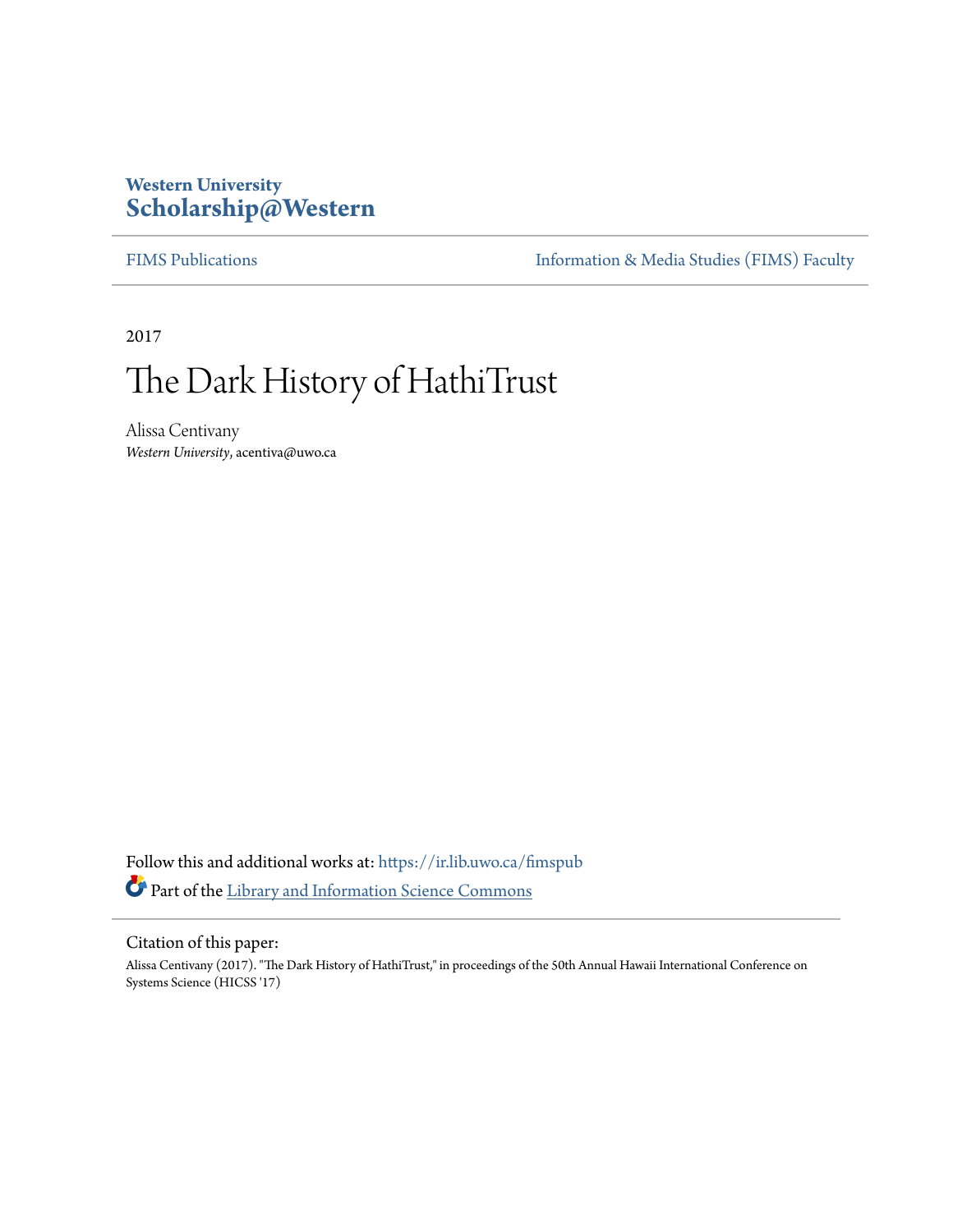# **The Dark History of HathiTrust**

Alissa Centivany Faculty of Information & Media Studies Western University acentiva@uwo.ca

#### **Abstract**

*This research explores the ways values, power, and politics shape and are shaped by digital infrastructure development through an in-depth study of HathiTrust's "dark history," the period of years leading up to its public launch. This research identifies and traces the emerging and iterative ways that values were surfaced and negotiated, decisionmaking approaches were strategically modified, and relationships were strengthened, reconfigured, and sometimes abandoning through the process of generating a viable, robust and sustainable collaborative digital infrastructure. Through this history, we gain deeper understandings and appreciations of the various and sometimes surprising ways that values, power, and politics are implicated in digital infrastructure development. Shedding light on this history enables us to better contextualize and understand the affordances, limitations, and challenges of the HathiTrust we know today, better envision its range of possible futures, and develop richer appreciations for digital infrastructure development more broadly.* 

## **1. Introduction**

Digital infrastructure ("DI") undergirds the platforms, applications, tools, and systems that are increasingly ubiquitous, indispensable, and inseparable parts of life. In contrast to the more public-facing interfaces they support, DI operates beneath the surface, collecting, organizing, and processing data in ways that are difficult to observe and, in many cases, understand and critically evaluate.

This work contributes to understandings of the roles of values, power and politics in DI development through a qualitative study of HathiTrust ("HT"). In 2008, HT was introduced to the public as a shared digital repository ("SDR") jointly launched by the twelve-university consortium known as the Committee on Institutional Cooperation ("CIC") and the eleven university libraries of the University of California System [9]. Emphasizing shared values around information preservation and access and shared traditions around institutional cooperation, HT sought to combine, coordinate and leverage the distributed, independent digitization efforts of its members in the creation of a new DI supporting the "collective collection." In the eight years that have passed since its launch, HT has evolved far beyond these origins. Today, HT has over one hundred institutional partners working cooperatively to sustain and innovate on a DI supporting a growing corpus that, as of this writing, contains over fourteen million digitized print volumes.

These snapshots of HT do not, however, reflect or reveal much about *how* or *why* it came to be or came to become *this* HT. This research describes some of these processes through a telling of HT's "dark history"— the years HT's progenitors spent behind closed doors gestating the digital infrastructure. As with DI development more generally, HT emerged through iterative negotiations, demonstrations and challenges of power, and political posturing and participation. Through this history, we gain deeper understandings and appreciations of the various and sometimes surprising ways that values, power, and politics shape and are shaped by technical, social, and legal/policy concerns in DI development. Shedding light on this history enables us to better contextualize and understand the affordances, limitations, and challenges of the HT we know today and better envision its range of possible futures.

This paper begins by reviewing relevant prior work, drawing primarily on digital infrastructure, digitization and digital library literatures and describing the research methods used. Focus then shifts to HT's emergence, organized around three key moments or turning points in its development where

URI: http://hdl.handle.net/10125/41440 ISBN: 978-0-9981331-0-2 CC-BY-NC-ND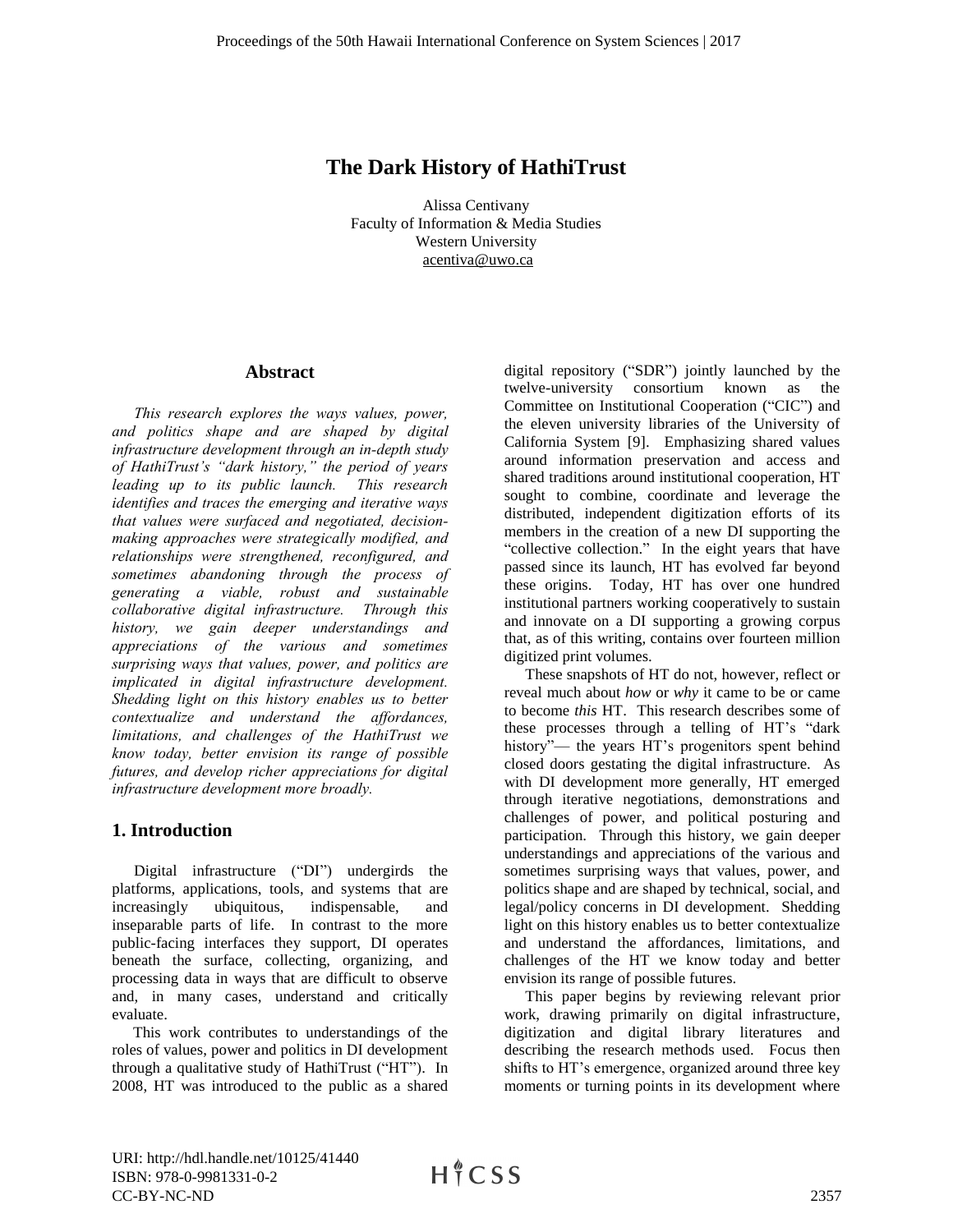the interplay of values, power and politics proved determinative in the outcome: (1) the decision to join Google's mass digitization project ("MDP"), (2) developing the initial digital infrastructure that would become the technical backbone of HT, and (3) fleshing out the social and political dimensions of HT as a semi-autonomous collective organization operating beneath a persistent partial institutional umbrella. The paper concludes by reflecting on the spectrum of ways values, power and politics influenced the emergence and evolution of HT and briefly noting possible implications for HTs future and the future of digital infrastructures more broadly.

# **2. Related Literature**

This research draws upon digital infrastructure, digitization, library and information science, and organizational sensemaking literatures. In combination, this prior work offers helpful insights into current understandings of DI in the library digitization and signals potential gaps in understandings with regard to the roles of values, power and politics.

Sociotechnical systems and infrastructure literatures provide an overarching guiding perspective for this research. The work of Hughes [13] and Bijker [1] are instructive in their emphasis on the social construction of technology and the indepth descriptive methods used to tease out and foreground the multidimensional, dynamic, and mutually constitutive web of role of values, power and politics in infrastructure development. Echoing observations made by Kling [16], Edwards and colleagues hone in on some of the particular challenges and tensions slow-moving, self-preserving institutions like libraries face when they attempt to translate their deeply engrained traditions, practices, and values to a new digital environment: "Transformative infrastructures cannot merely be technical; they must engage fundamental changes in our social institutions, practices, norms and beliefs as well" [6:13]. The work of Star [19], Ribes [18], Bowker [2] and others offer insights useful for conceptualizing scale — in terms of size, time and zone of influence — in studies of infrastructure development, reminding us that DI like HT do not spring up as *de novo* fully fleshed forms but rather draw upon and interoperate with much older information and communication practices, norms, and technologies and therefore their study demands sensitivity to the "long now" of DI development.

Law, library and information science have also explored important aspects of DIs including, most notably, risks and affordances of large-scale digitization efforts (e.g. Google's MDP) and associated public interest and social justice implications. For example, Vaidhyanathan discussed potential of the MDP in light of a copyright disequilibrium wrought by new digital technologies and hypothesized that a hasty over-reliance on fair use would not only risk derailing the MDP but could significantly undermine future library digitization efforts as well [21, 22]. Grimmelmann has written extensively on the (ultimately unsuccessful) Google Books Settlement and the dangers associated with concentration in the market for digital access to print materials particularly when much of the material is out-of-print [7, 8]. Numerous library and information science studies have sought to position Google and library digitization projects in relation to each other using a variety of values and metrics. Problems and challenges associated with quality, integrity, and access have been addressed in the context of metadata, preservation, and search [3, 4, 5, 22]. Citing the overwhelming discourse and rhetoric about the relative "open vs. closed" nature of many digitization projects, Leetaru undertook a comparative analysis of the digitization efforts of Google and the Open Content Alliance finding, in practice, that distinctions between open and closed may be more superficial than commonly assumed [17]. Noting the power of knowledge infrastructures to differentially shape, generate and distribute knowledge and justice, Hoffman has conducted a number of studies that describe and critique the MDP on the basis of its negative implications for gender equality and concerns around self-respect, finding that these interests had been promoted by traditional library practices but did not appear to receive adequate support or protection under Google. [10, 11, 12].

Although he did not address digitization or libraries specifically, Weick's work on organizational sensemaking processes provides both theoretical and methodological guidance for identifying and making sense of the ways that values, power and politics factor into the social construction of digitization and DI [23, 24]. Weick stresses, for example, that sensemaking is the primary site where meanings materialize that inform and constrain organizational identity and action [23]. In particular, important linkages are drawn between action (what Weick calls "behavioral commitments") and processes of posthoc rationalization and justification. Decisionmaking and sensemaking are entangled in dynamic and continuously evolving processes of social interaction that, over time, become more ordered, stable, and resilient to criticism. Jones elucidated many of these processes in the context of libraries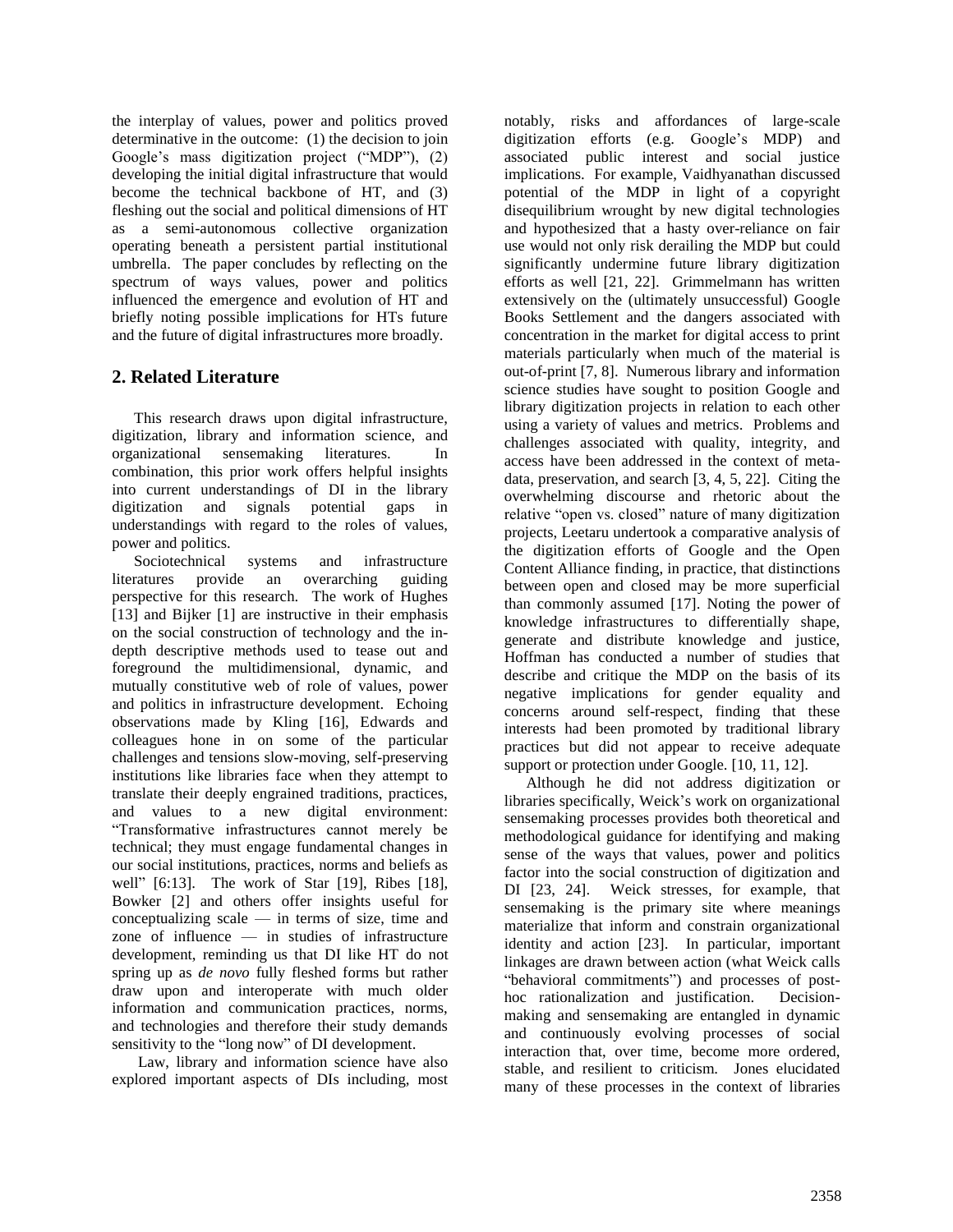and library digitization noting, in particular, the importance of naiveté in jump-starting difficult projects and the eventual, almost centripetal return to domain expertise as a means of bringing the projects to fruition and (back) into alignment with traditional library goals, values, practices, and expectations [14, 15].

Informed by these rich and synergistic literatures, this study describes the various way that values, power, and politics shaped and were shaped by the emergence of HT filling some of the existing gaps in understanding by providing detailed descriptive linkages to organizational sensemaking and decisionmaking processes.

## **3. Methods**

This research seeks to contribute to understandings of the ways that values, power, and politics shape and are shaped by emerging DI through a qualitative study of HT's emergence and evolution. The primary data for this study were generated from in-depth semi-structured interviews with individuals involved in HathiTrust's development. In total, thirty-two participants were interviewed for this study representing sixteen difference institutional/organizational affiliations. The majority of participants were directly involved in HT but several individuals with competing and/or marginalized interests were also interviewed as were outside individuals with expertise on digitization and copyright law but no formal association with HT. Across the different institutions represented, participants' roles varied and included: current and former university provosts, university librarians, chief information officers, librarians and staff, and advisors, employees, and/or members of HT.

Data coding and analysis followed an iterative, inductive approach. As patterns and themes emerged from the data, interview questions were refined to reflect new considerations and points of possible controversy. A process of member checking was used to further test emerging theories, ensure highquality reporting, and reorganize and refine themes, patterns, and findings as they emerged. Findings of this study are organized as a diachronic narrative using a storytelling approach. Key observations and analytic reflections are interwoven into the description rather than pulled out as a separate discussion section. The concluding section of this paper does, however, briefly summarize and synthesize key findings.

# **4. The Dark History of HathiTrust**

The story of HT's emergence is organized around three key moments or turning points: (1) the University of Michigan's ("UM") decision to join the Google's MDP, (2) developing the initial digital infrastructure that would become the backbone of HathiTrust, and (3) fleshing out the organizational and institutional aspects of HathiTrust prior to its launch. Each turning point is discussed in turn.

#### **4.1. UM-Google Partnership**

*One of the ways the law gets changed is that it gets broken.* 

–co-creator of HT

Although its official launch was not until the fall of 2008, HT's origin story began many years earlier when, during a visit to his alma mater in 2002, Google co-founder Larry Page met with librarians at UM to discuss a possible joint digitization venture. From the start, the MDP was deeply contentious. Murmurings of the project sparked wild speculation, vehement commentary, and strident debate amongst a variety of stakeholders. Objections were levied on the basis of copyright law and policy, economic grounds, access and quality of information issues, how the project might affect traditional library values and practices, and myriad social justice concerns. Given this background context, a reasonable jumping off point might be to ask: How does a traditionally risk averse institution like UM decide to undertake such a politically risky, potentially costly, and legally precarious activity as digitizing its entire (roughly six million volume) print library? Several key patterns of justifications emerged through the interviews conducted for this study.

**4.1.1. Digitization is inevitable.** Mass digitization was not seen as a goal but a given. Participants were not grappling with *if* but rather *when* and *how* digital conversion of the print library would happen. One of the librarians at UM explained, "For libraries and librarians it's as if digitization is written into our DNA. It is what we have to do."

This technological determinism was widespread amongst many in the research library community but it was not universally adopted by the broader community of stakeholders. For example, some were concerned that projects like the MDP might undermine the livelihood of authors and damage the knowledge economy. Well-respected research has lent credence to the tendency and associated risks of conflating technological progress with progress more generally, particularly when a new technology seems to ignore or fail to accommodate key aspects of the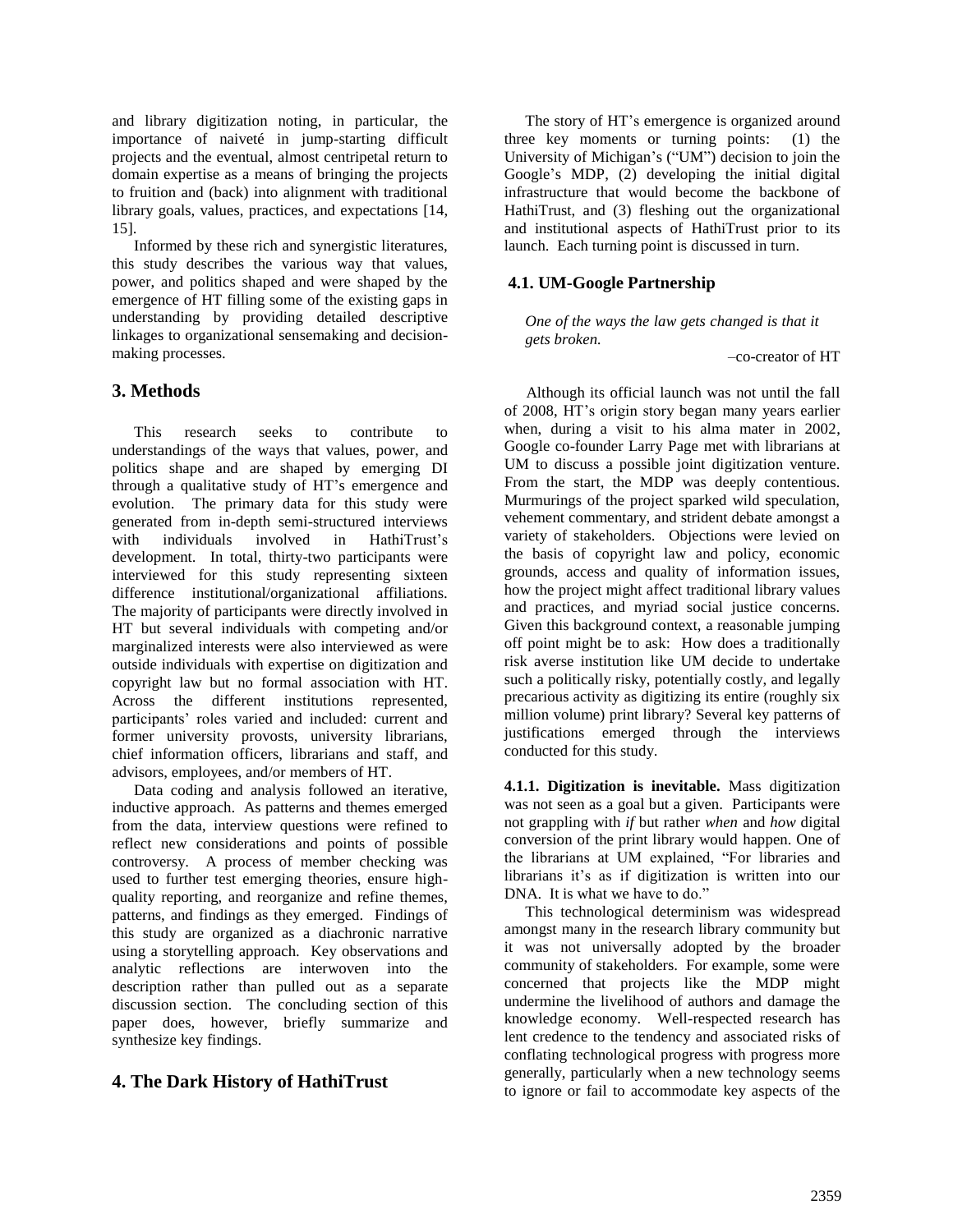social environment in which it operates [16]. When there is a mismatch or imbalance between technological change, social norms, and shared expectations and practices, technological "progress" can have a paradoxically deleterious effect on existing social relations and structures.

By in large, decision-makers at UM did not find those sorts of arguments compelling. A key administrator at UM who played a central role in forging the UM-Google partnership explained:

*The fact that the Google Library Project causes some people to grow concerned about their livelihood is ultimately a moral argument, not an economic one.* 

Concerns that mass digitization would undermine existing business models that have enabled some members of the literary and publishing world to flourish economically was not, without more, a compelling justification for resisting change.

**4.1.2. Digitization is moral.** While the purported moral arguments in support of preserving the status quo were dismissed as invalid bases for rejecting the MDP, a moral argument of a different sort was advanced as a justification for the decision to join the MDP. Several HT progenitors reflected on the "strong belief in the inherent rightness" of digitizing books so they might become more accessible to society.In addition, participants emphasized a utilitarian justification saying that, as a matter of principle, we should not permit the interests of the few to hold back the progress of society as a whole simply because they feel entitled to, have grown accustomed to, or have become dependent on the continued enjoyment of the benefits that accrued to them under an old or outdated regime. UM's Chief Librarian explained:

*Goddammit, I want there to be a mechanism where almost everybody in the world has access to almost everything that has ever been published in electronic form at zero marginal cost, perhaps with some subscription fee, but a fairly small one. That is what I think the world ought to look like. For academic work, I think that marginal cost and the subscription fee should probably both be zero. The Google project showed me a feasible path to get there, not a complete path, but the starting point. Let's digitize a whole bunch of stuff so that all that prevents it from being available in the way I'd like it to be available is law and custom. I was optimistic that if we, as a society, have valuable assets, then we, as a society, will figure out how to use them. That was the utopian goal.*

These sentiments reflect a shared ideology and set of core values held by key decision makers at UM that drove the decision to join the MDP.

**4.1.3. Joining the MDP is pragmatic.** Large-scale digitization efforts had been undertaken long before the MDP but these efforts were often plagued by a host of recurring challenges. In particular, projects were often swallowed by constant budgetary pressures and the endless creep of technological obsolescence. By offering to cover virtually all of the costs, complete the project on an extremely fast timeline, and provide some technical reassurances in the form of batch updates and other modest maintenance support Google's proposal ameliorated many of these legacy challenges.

Partnering with Google had pragmatic appeal but HTs progenitors were not convinced that the MDP would succeed. In fact, it was not obvious at the outset what "success" even meant. A co-creator of HT recalled:

*We didn't have everything all figured out from the get-go. We knew that this was a great opportunity and we wanted to seize it but we weren't exactly sure what we were going to end up doing with the scans.*

Google's financial and technological support, and its engineering throughput, was a leap in the right direction. With a long history of stalled and failed digitization projects fading in the rearview, participants appreciated the pragmatic appeal of a partnership with Google. Google might not guarantee success, whatever that might mean, but it might effectively ensure that this digitization project grows too big to fail.

**4.1.4. Joining the MDP adds reputational value.**  UM's decision to partner with Google was also motivated by a sense that doing so would add reputational value to the institution and, by proxy, to the state. A senior administrator involved in negotiating the UM-Google agreement said:

*There was a very strong feeling of Michigan exceptionalism on the part of key players that this is the kind of thing that Michigan does and we should do it*. *The bravery of UM's President was really laudable. I don't know whether she herself really thought it through but she was basically unafraid. The digitization project resonated with her. It was a risk she was willing to take. She said, 'We're going to go ahead and do this. We're going to partner with Google. We're going to scan all these books. We're going to create this thing.' If you were trying to identify a signature of her presidency, I think this is it.*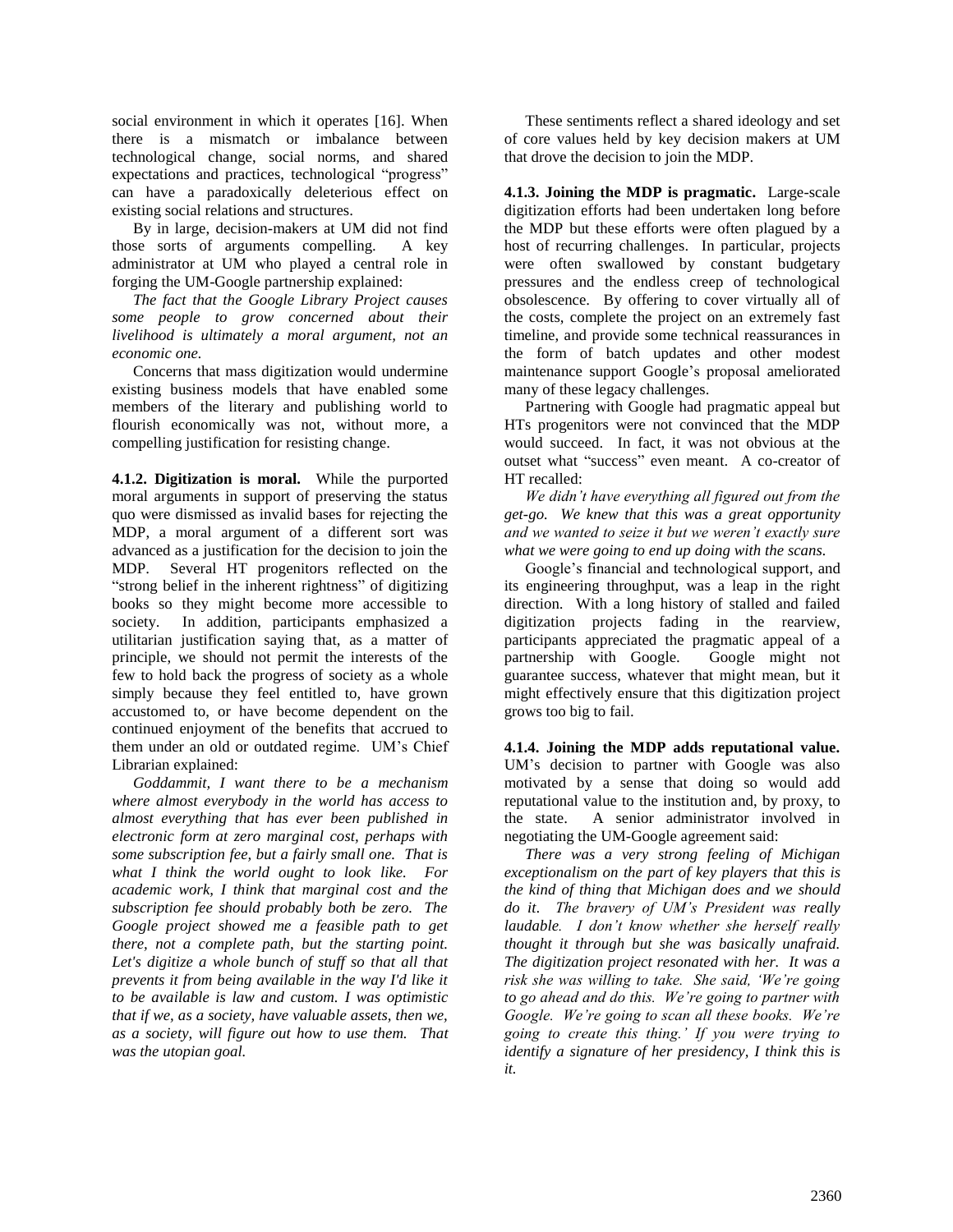Partnership with Google, one of the world's most dynamic and innovative companies, bolstered UM's sense of exceptionalism and fed into its unique role and position vis-à-vis the economic well-being of the State.

**4.1.5. Joining the MDP as a form of advocacy.** The decision to join the MDP was also an exercise of advocacy around copyright law and policy. A senior administrator during the Google negotiations who now heads an academic research library said:

*I argued in favor of partnering with Google because it was a move that would force theories. Either people would be silent about it and they would be okay with it or it would force a fair use case that would be on favorable terms for us, assuming we did it right. I remember being very concerned that we either use fair use or we lose it. We were looking at the question prospectively rather than just reactively. Short of licensing something, there is no way to guarantee you won't become a test case for fair use. The only way that you can determine that your use was, in fact, definitively a fair use, is to have a judge tell you that. Part of the challenge around copyright cases is, for the most part, publishers pick cases that they think they will win, and then use those decisions to narrow the scope of fair use. And the Google Library Project felt to me, at least intuitively, like … Man, if we're going to have a discussion about fair use then this is the project to have a discussion of fair use around.*

#### A co-creator of HT shared in that sentiment:

*This is probably the showdown that we've all known had to happen. And if we lose, it's not over. And if we win, it probably is over. I didn't ever hear it said but I think there were quite a few people who thought that this is the last chance for people who are really opposed to us digitizing the stuff at all to prohibit us from doing that.*

As a land grant institution, UM would likely enjoy some immunity against monetary damages for copyright infringement but those protections did not weigh heavily on the decision of whether or not to partner with Google. A senior administrator said:

*We wanted to have the fight on the terms of the fight not because we have sovereign immunity and can't be held liable for infringement. Sovereign immunity really served as a safety valve. In the event that everything went down in flames at least they couldn't get damages.* 

The potential copyright risks dissuaded a number of institutions from joining the MDP and, of those that did join, the majority avoided digitizing works well-within copyright. By contrast UM adopted an aggressive approach, digitizing its entire library; roughly two-thirds of its approximately six million volume collection was believed to be in-copyright. This choice was partially motivated by a desire to advocate for fair use on behalf of libraries and library digitization efforts.

By breaking the UM-Google partnership down into its key justifications we can begin to see some of the various subtle and overt overlapping ways that values (library digitization is part of our DNA/ digitization is moral), power (UM-Google agreement reflected a strategy/pragmatic partnership/UM exceptionalism) and politics (digitization as copyright advocacy/first-mover advantage) played in HT's origin story. Once the decision to partnership with Google had been made, a new host of opportunities, challenges, and tensions emerged.

#### **4.2. Solving an Instrumental Problem**

Google scanned the bulk of UM's library in a leased industrial facility on the outskirts of Ann Arbor. Nearly all aspects of the scanning project the precise location, the process, the technologies used — were kept strictly confidential even from key UM personnel. Google collected truckloads of books, drove them offsite for scanning, and returned them to the library in perfect order, ready for reshelving. The average turnaround time for a given book was approximately one week and, at its height, Google scanned approximately 30,000 volumes from UM's library each week. As a point of reference, it took the most aggressive and technologically advanced library digitizers a decade to scan less than what Google was able to scan each week.

**4.2.1. The Initial DI** As scans started flooding in, UM realized it needed a place to put them and so it funded and created an initial DI relatively quickly. A senior information officer at UM called the resulting DI a "forcing function of the thing itself." Almost as quickly as it was created, participants became increasingly concerned that the DI did not provide adequate robust security assurances:

*Everyone knew that, to do it responsibly, there had to be a second instance located offsite so that problems that hit you aren't likely to hit them.*

It was only after UM had its digital back-up copy of the library, and had built a DI to support it, that it realized it was technically and organizationally under-equipped to deal with the instrumental challenges raised by this new DI. Recognizing that as more partners joined the MDP the need for a secure, trusted, digital repository would grow within the broader research library community, UM hoped it could leverage its initial DI to attract the partners it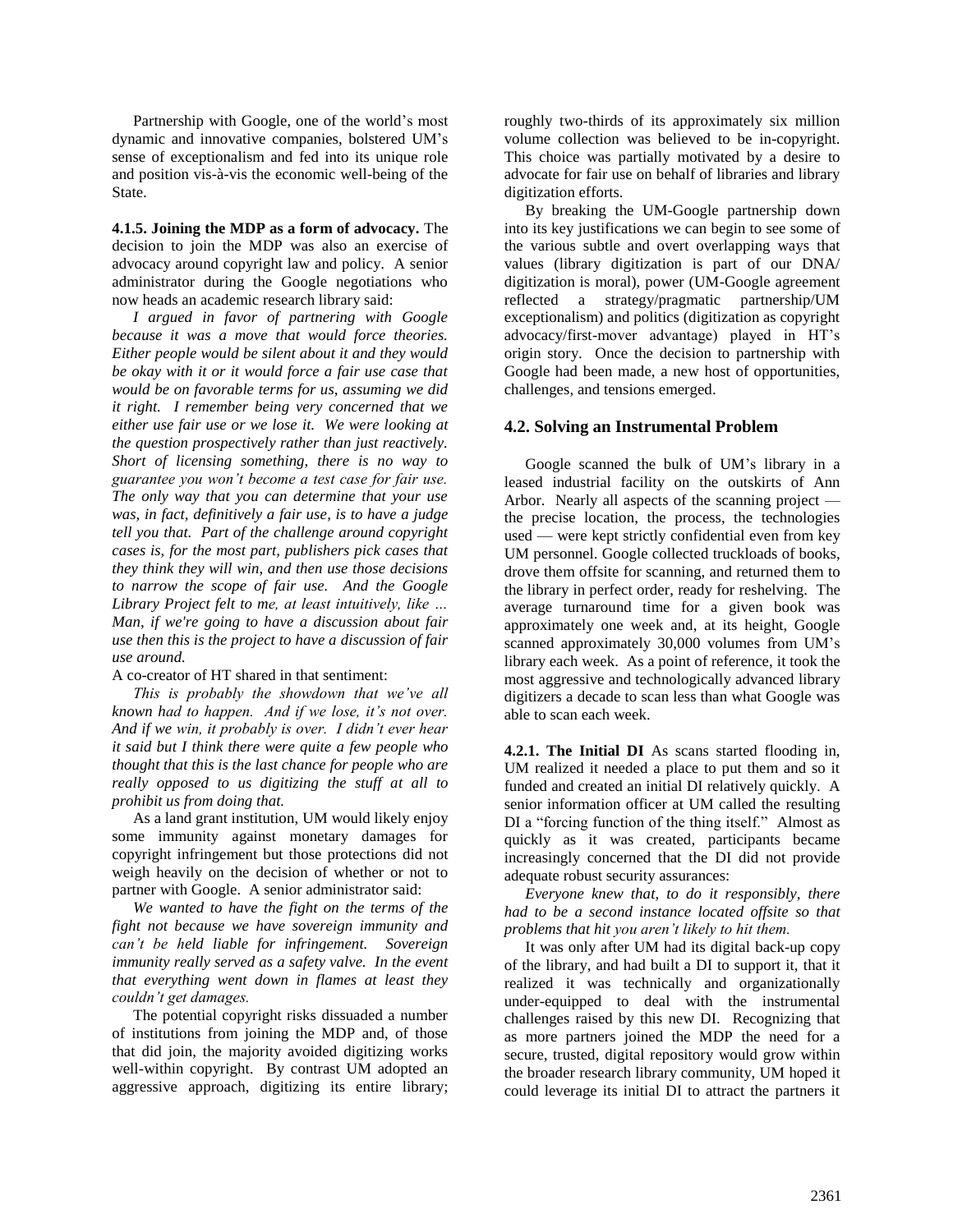needed to fund a much-needed second instance at another institution.

A co-creator of HT realized early on that the optimal solution was a single high-quality DI, funded, supported and shared by additional library partners. The lead architect of the UM-Google partnership and co-creator of HT reflected:

*The infrastructure had to be done right. It had to be done in a way that people looked at it and said to themselves, 'This is something we can't not do, but we can't afford to do it on our own and we don't need to do it on our own. We can partner with these guys and it will get taken care of.' If every institution tries to do their own version, it won't be done well. But if we have a single infrastructure, we can do it at a high quality and we can afford to bring in other people. Michigan is already supporting this thing quite well, we just need another instance somewhere else.* 

A DI initially built to solve an instrumental need of a single institution was now being positions as a central node of a far more expansive, collaborative  $DI$  — a shared digital repository ("SDR") — that would serve the common needs and interests of the library community.

**4.2.2. Values, Power & Politics in Creating the Second Instance** UM turned first to its affiliates in the CIC for support in creating the newly reenvisioned SDR. Reflecting on the social and political capital built up within the consortium, a senior information officer said, "We're good at sharing with each other and building things together. We recognize the advantages of economies of scale." The CIC seemed to be on board in principle but the creation of a SDR was not a high priority for its membership. A senior administrator at UM recalled:

*There was no urgency within the CIC about this and, as a result, discussions about the creation of a CIC SDR were vague and moving quite slowly. What would the shared digital repository be? Would it be a CIC project? Would it be a project of some university? Were there other universities involved? Would it be a project of a consortium of universities? How are we going to determine the governance, write the bylaws, and so forth?*

A rift characterized by many involved in the negotiations as a "clash of cultures" began forming between technologists and librarians at the various CIC institutions. From the librarians' perspective, their hesitant, slow-moving, detail-oriented decisionmaking process reflected a culture of collectivism and egalitarianism that was integral to the identity of librarians and which libraries had thrived upon for centuries. The approach reflected a sense of the gravity of their professional responsibility and respect for the status of libraries and librarians in society as the trusted stewards of our shared cultural record. From the technologists' perspective, however, the librarians were "pecking this thing to death." A co-creator of HT who straddled the line between librarian and technologist referred to the CIC discussions as a "Zeno's paradox" whereby the task of creating the SDR was being broken down into an infinite number of smaller tasks, effectively rendering completion of the ultimate goal impossible:

*We were 99% of the way there but the rest of the way was very clearly going to be something that we weren't going to be able to accomplish because everybody was splitting that last 1%. This was supposed to be the meeting where we made the final commitment! Instead we had library directors saying, 'Yeah, it seems kind of pricey, maybe we shouldn't have two copies of this. The redundancy thing gains us something but we can save money if we don't do that.' But we at Michigan had already committed to that path! It was very clear to us that we needed to have two copies and a back-up to make it viable.* 

UM needed the SDR to move forward but it did not have the necessary funding to do it on its own. The CIC had funds but was paralyzed by the details. Negotiations were stuck and participants at UM urgently believed they needed to find a way to move things forward.

**4.2.3. A Charmed Relationship Saves the SDR** Less than twenty-four hours after negotiations stalled with the CIC, UM had its solution. A senior administrator at UM reached out to a friend and CIO at Indiana University ("IU") and, through a couple of brief phone calls over a matter of hours later, the two institutions had negotiated a deal to jointly fund the SDR. The CIO at IU recalled:

*I got a call from the CIO of Michigan saying, 'Our Librarian is going to call you because the CIC librarians are really struggling to figure this out.' Then Michigan's Librarian calls while I'm changing planes in Chicago. He knew that I didn't have a lot of time and he said: 'The shared digital repository governance is fucked. This is not going to happen. I can find about \$600,000 per year at Michigan. Can Indiana find about \$300,000 per year? We'll tell the CIC that we're going to sort this thing out — we'll be the operators of the shared digital repository and the CIC can be its first client. And down the line, we'll get this moved to something else, but this is the only way to get it done.' I said, 'Well, I'm very intrigued. Just let me consult my Librarian. By the next morning my Librarian had gotten the \$300,000 per year and I had squared things away with general*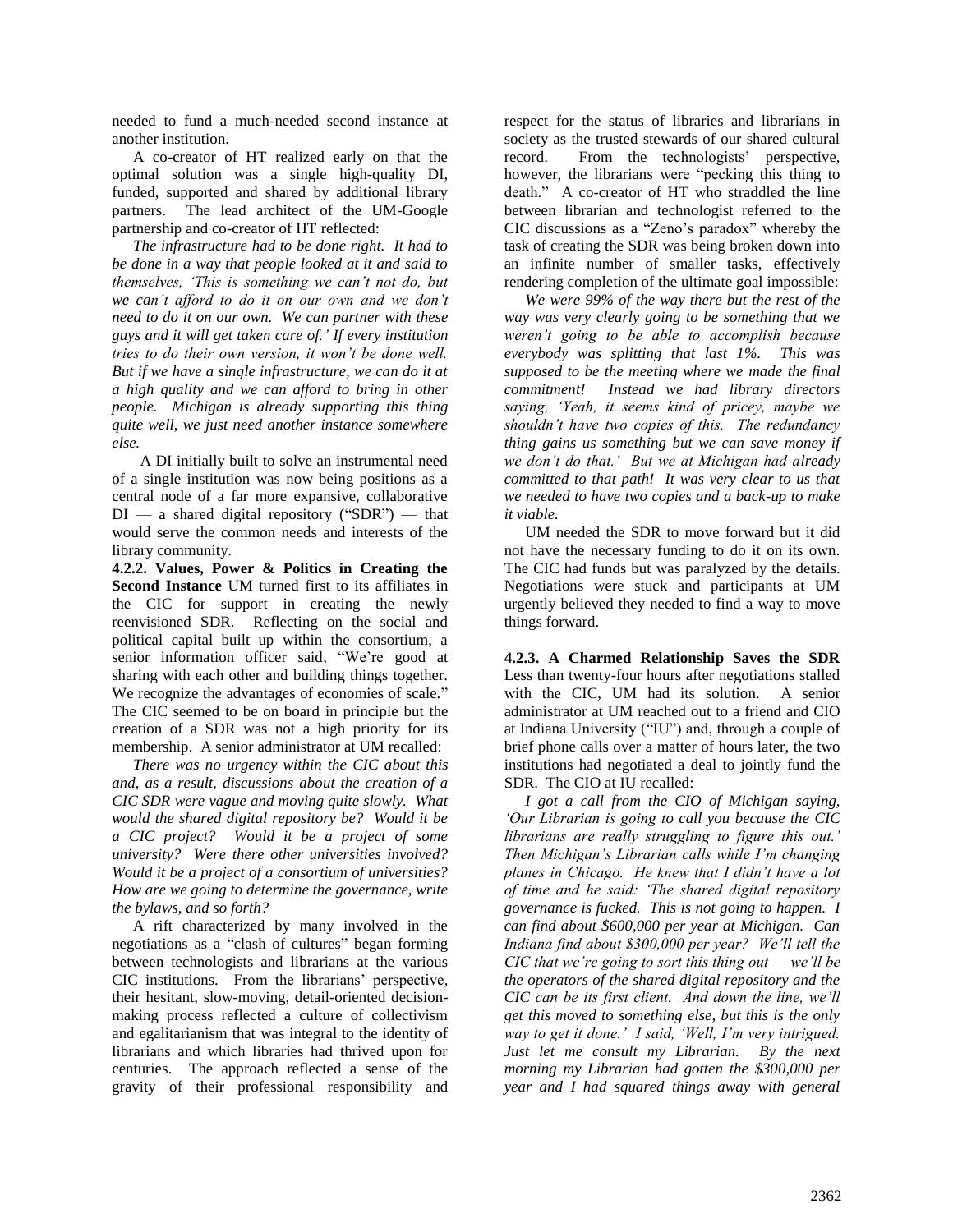*counsel. By noon the next day, I called Michigan back and said 'Indiana is in.'*

UM and IU would move forward with the SDR on their own without the rest of the CIC. IU agreed without hesitation to defer to UM on all technical, administrative and other decisions related to the project. As IU's CIO recalled:

*I told my guys in research technologies, 'Go do whatever Michigan wants.' And they stood up and literally turned that thing on in 30 or 60 days. And I have to credit the strength of Indiana University's IT organization because that was a bit of a countercultural moment in higher education. In higher education, even in administrative and staff positions, everybody gets a vote and everybody gets a say and you have to reach agreement on things."* 

Participants at UM and IU credited their "charmed relationship" for the quick decision-making around the SDR:

*The charmed relationship isn't structural but personal. We have a lot of personal connections of people who have confidence in each other and in creating good outcomes together. We could jump out into the unknown, without everything figured out in advance, and trust that we would both make smart decisions and solve the obvious emergent problems together.*

Shared values, practices, political temperament, and attitudes toward the exercise of power contributed to the "charm." In particular, participants cited:

- Common organizational temperament: "*Both institutions have people in key leadership positions who were more interested in making things happen. Not just studying it, but making it happen.*"
- Close personal and professional bonds amongst senior administrators: "*We are kindred spirits and we complement each other.*"
- Shared attitudes toward advocacy: *"We share the sense that great public research universities have to act now or risk becoming less relevant. That is what drives us."*
- History of successful collaborations including the Sakai learning management system that has been adopted by over 350 colleges and universities around the world: "*Institutions feel like they have to be able to answer every possible foreseeable question before they take the first leap. And so that reservoir of personal capital really helps a lot."*

These and other factors enabled UM and IU to reach a near-frictionless agreement in the creation of a SDR, a second instance of the initial DI that would, in time, ultimately become HT.

#### **4.2.4. Dropping the SDR Bomb**

When UM and IU returned to the CIC the following day and announced their intention to create the SDR on their own, it sent shockwaves through the room. One CIC participant recalled:

*Oh my God, one day, the CIC is going to do this and the next day, it's just Michigan and Indiana. You can imagine, I mean, whoa, that was like, 'Hey, what happened here?!' It was a bomb!*

Another CIC member reflected:

*Librarians have a very collectivist culture and for someone to break out and do something this way was not only debatable as a strategy, it violated cultural norms of how librarians tend to do things! And it violated the governance structure of the CIC!*

UM's Librarian explained his role vis-à-vis the CIC in the following way:

*I was something of a bull in a china shop. I hadn't been a University Librarian for very long. I didn't know the secret handshakes. I was a former Provost. I think I was a suspicious character in the CIC and I think that actually served the whole project well. I tried to be friendly, and we did give a lot, but I was unwilling to be hamstrung by the norm of unanimity that meant so much to my CIC colleagues.*

The UM librarian who made the actual announcement concerning the SDR at the CIC meeting recalled:

*I said, 'Indiana and Michigan are going to cover the entire costs between the two institutions and if the CIC institutions want to come in now, they can be secondary partners and will pay for part but will not have a seat at the table in the same way.' And there was a catastrophic falling out. One of the library directors turned his back on the table. Literally turned his back to me. Lots of people were very unhappy about it.*

Notwithstanding the fallout within the CIC resulting from the SDR announcement, UM and IU continued to push ahead with their plan. Key participants from both institutions met in Indianapolis to discuss strategies for moving ahead with the shared DI. Again, in almost frictionless decisionmaking the group chose a name for the repository — "HathiTrust," identified a strategy for getting buy-in from additional institutional partners, sketched out basic details for what the repository should look like and how it should operate, and agreed on which aspects of the project could be shelved until some future date … all in a day's work.

#### **4.3. Creation and Launch of HathiTrust**

Now that the SDR solved the problem of the second instance of the initial DI, focus shifted toward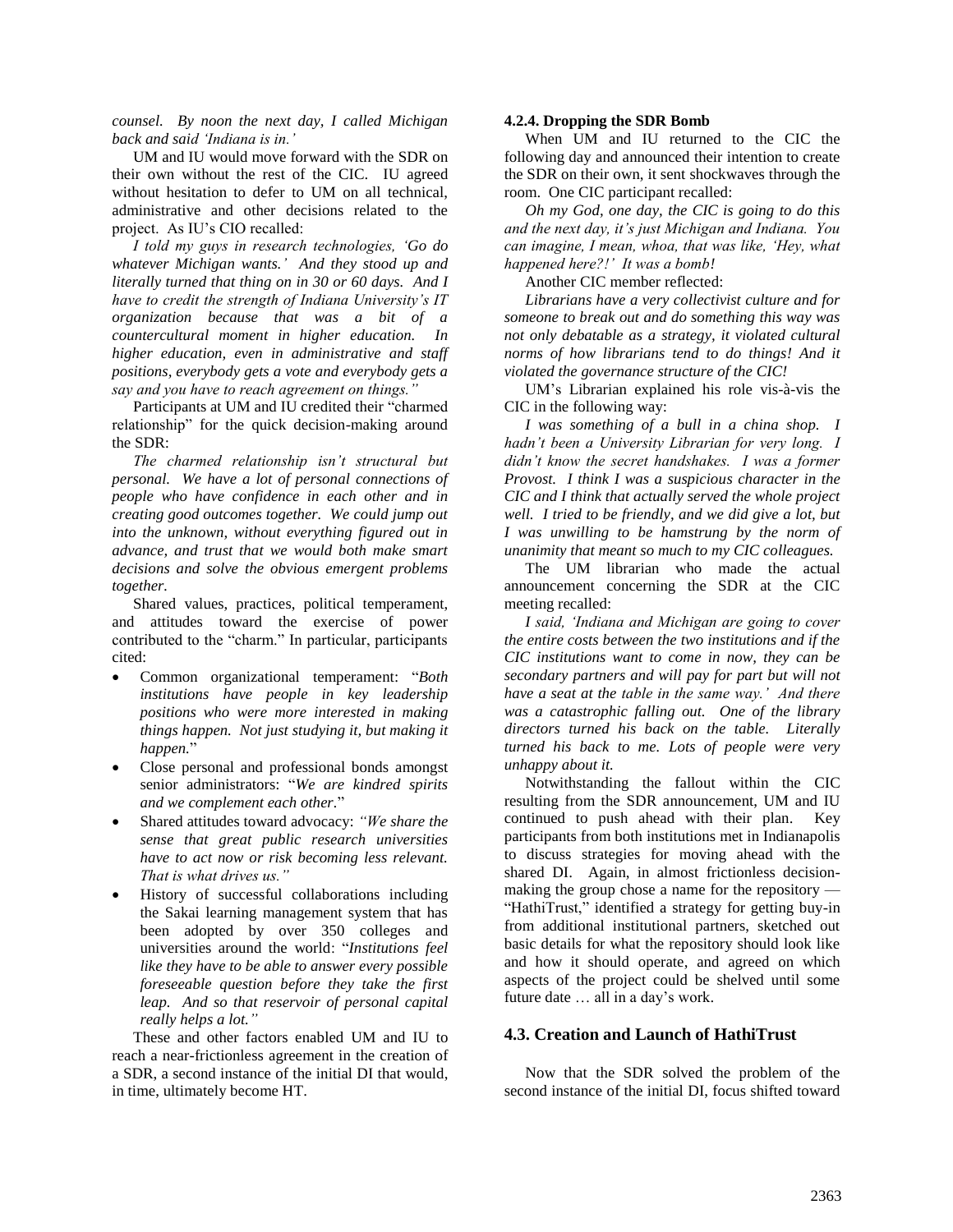how UM and IU might navigate the organizational and institutional fallout and begin to build consensus and partnership once again around the DI. A senior administrator at UM and co-creator of HT reflected that, once the instrument problem had been solved,

*My first reaction was 'What will all of the people who were involved with this do? Well, they'll hate us. They'll hate Michigan. Anybody we try to bring in will hate us because we're so hegemonic. So I wasn't worried about the technical side. Michigan and Indiana had that covered. I was worried about the organizational side.*

One of the ways that UM and IU sought to diffuse some of the backlash was to assure the CIC that, if they decided to join they would be held out to the public as a founding member:

*We ultimately gave them a seat on the board and on the executive committee, and that turned into two seats in time. So I think they've gotten everything they would have gotten, but the bomb was the thing that caused them to move forward.*

In addition to making amends with the CIC, UM began working on bringing in additional (non-CIC) partners. The University of California ("UC"), in particular, was heavily pursued:

*We need to bring in the University of California because the CIC produces about 10% of the PhDs, and the University of California produces another 10% of the PhDs. If we've got 20% of PhD construction it will be very hard for the others not to join. Once the two biggest institutionalized players are in, we'll get there.*

#### **4.3.1. Appealing to New Partners**

Gaining UC's commitment proved to be a significant challenge. UC and the California Digital Library ("CDL") were global leaders in large-scale digitization. They had a history of working with the Internet Archive and Open Content Alliance and partnering with members of industry including Microsoft, Yahoo!, the Sloan Foundation and others prior to joining Google's MDP. As a senior CDL administrator described, UC saw itself as "the intersection of the Venn diagram of digitization:"

*We had a great sense of the big picture, of what people were working on, how far they were, what kind of challenges they had, how they were thinking about access and preservation. We really were in the center of the communication and social side of digitization efforts.*

UC's institutional identity and self-positioning had a number of implications (positive and negative) with respect to the UMs initiative. Weighing in UM's favor, the CDL had experienced frustration over the lack of organizational infrastructure on some of its prior collaborations: "We were accomplishing digitization but we were not accomplishing the infrastructural aspects the libraries needed." UM and IU had a proven track record of successfully implementing collaborative and innovative projects. In addition, the CDL was concerned about a misalignment of values between the library community and private firms like Google, Microsoft, Yahoo! and others. A CDL representative noted:

*The academy traditionally tries to solve problems like each one of us are an island but the digital favors scale. Either we figure out how to create scale ourselves in ways that we can steer in our interest, and take some advantage of the economics of it, or others will create scale and they will manage it in ways that are not in our interest.*

The CDL saw value in building a DI by, for and of research libraries. The SDR would preserve, organize, and manage the data in a way that was consistent with library values and practices.

There were also a number of factors that weighed against the SDR from the perspective of UC and CDL. UC had intended to develop its own DI and progress was well underway when it was asked to consider abandoning it in favor of UM's which they viewed, unimpressed, as a regional CIC project. In addition, the UC system is particularly large and particularly bureaucratic. Reaching consensus among the twelve UC libraries, and between the libraries and Office of the President (UCOP), is perhaps even more daunting than reaching consensus among the CIC. When the CDL eventually approached UC's governing board advocating for UC to join the initiative, UC took no action. In the view key administrators at UM, the situation was getting dire:

*It was easy to get the CDL people to join because this was right up their bailiwick. But it was clear to me from the start that this wasn't going to go anywhere unless we got Berkeley and UCLA on board. They are by far the biggest pieces of the UC system in terms of campuses and they have stopped things repeatedly in the past. If Berkeley and UCLA gang up they are essentially invincible. So, we didn't necessarily need them to say, 'We're in. We love it.' But we at least had to get them to say, 'We won't fight it.' That took about a year.*

UC ultimately did decide to join and its rationale was twofold. One justification was economic — it was far more cost effective to share a single DI than create and support its own. A second justification dealt with salience and control. As UC sat on UM's invitation word began to trickle out that something big (HT) was about to be announced. If UC wanted the privileges afforded to founding members, i.e.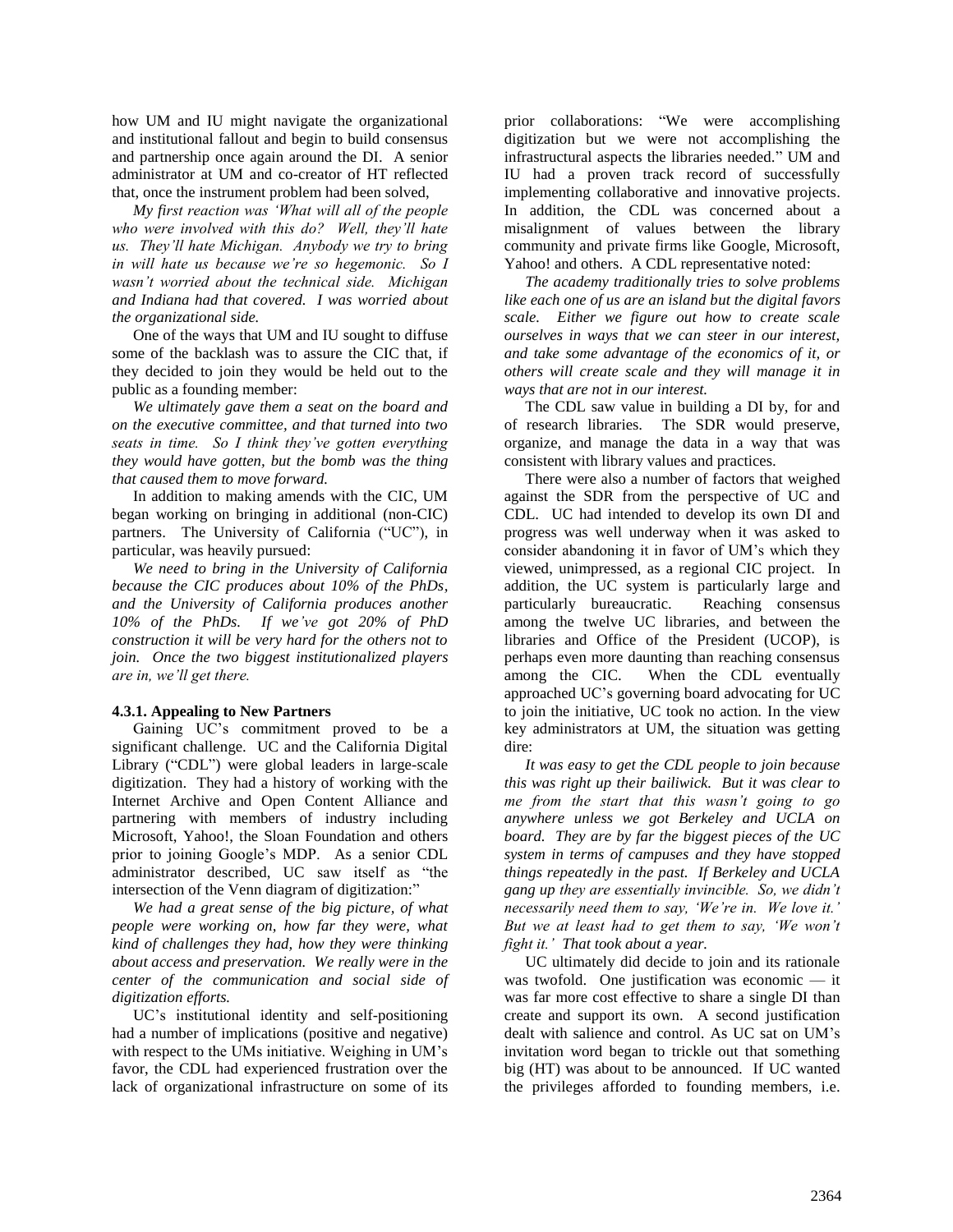organizational power to shape HT, it had to join now. Again, UM essentially forced action with an implied ultimatum. As described by a senior administrator:

*We are moving forward with or without you. If you join us now, we'll give you a seat at the table, but if you wait, you won't get that level of status within the organization.*

As it did with the CIC, the bold exercise of power paid off in terms of positioning to DI to be a viable and robust offering for the research library community. UC joined and UM was able to push the SDR through a stagnating decision-making process. The shorter-term instrumental and partnership problems had been solved. Now its co-creators looked toward the long now of HT.

For HathiTrust to succeed over the longer term, its progenitors recognized that UM could not operate the repository as a dictatorship but must cede control over to the collective. As one of my participants described:

*The library community is very catty. Because they've been deprived of power for so long they engage in horizontal violence at the local level. So, the number one complaint would be that Michigan is doing this thing that really benefits us so that they can control us. This was going to be a huge issue. And so we had to give HathiTrust over to the members of the community, so that they could settle upon what HathiTrust might become. We couldn't say 'This is the direction it's going to go' because, even if we were right, it would be prima facie evidence that we were drunk with power, and mad, and taking them where they didn't want to go. We had a vision, which was that we really needed to back-up our digital scans, but the rest had to be settled by the library community.*

When HT was formally introduced to the public in the fall of 2008, it was announced as a SDR jointly founded by the 12-university consortium known as the CIC and the 11 libraries of the University of California system. There was no specific mention of UM or IU beyond the fact that they were members of the CIC. UM's institutional fingerprints were already fading from the HT creation story, enabling new meanings to emerge out of the new collective. A UM librarian observed:

*When you're at Michigan, you see what's going on here. It wasn't until I was at a CIC meeting and saw people with HathiTrust stickers on their computers and heard them referring to HathiTrust as 'We' rather than as 'Michigan' that I realized there was already this broad sense of collective action being expressed around HathiTrust. It was really an amazing thing to see.*

# **6. Conclusion**

HT's dark history reveals the multiple, entangled, dynamic and sometimes unexpected ways that values, power, and politics shape and are shaped by the development of large-scale, collaborative digital infrastructures. Although much of its early history was founded upon unilateral and bilateral power plays that stood in stark opposition to traditional library values, practices, and governance structures, these moves were critical to HT's creation and fed into its success nearly a decade post-launch. This history also has implications for libraries and digital infrastructure more generally. HT's emergence and evolution privileges institutional partners that possess certain traits (i.e. large federated research library with significant English-language print collection) and have access to certain resources (i.e. funding and high quality, reliable broadband Internet) while effectively excluding other kinds of participants (i.e. individuals, smaller municipal libraries, private firms), and other forms of participation (i.e. membership without contribution and contribution without membership).

This descriptive account and analysis of a particular DI reveals some of the ways in which existing relationships and alliances, shared values and practices, organizational sensemaking and institutional structures may become inextricably bound up and entangled in DI development. The MDP enabled but did not lead to the HT we see today in a linear or deterministic sense. Instead, HT *became* over time, taking form through a process of incremental steps, unanticipated challenges and responses to changing technical, social, and institutional conditions. Values, power, and politics were implicated across a sensemaking and decisionmaking spectrum that ranged from overt ultimatum to strategic nudge to passive self-exile. Using descriptive retrospective accounts generated from participant interviews triangulated against a rich textual record this research contributes to a more complete picture of the ways values, social relationships, organizational strategy, and institutional politics influence digital infrastructure development. In particular, it demonstrates the value in foregrounding and emphasizing some of the hidden, subtle and more nuanced ways that values, power, and politics influence digital infrastructure development.

# **7. References**

[1] Bijker, W. E., Hughes, T. P., Pinch, T., & Douglas, D. G. (2012). *The social construction of technological*